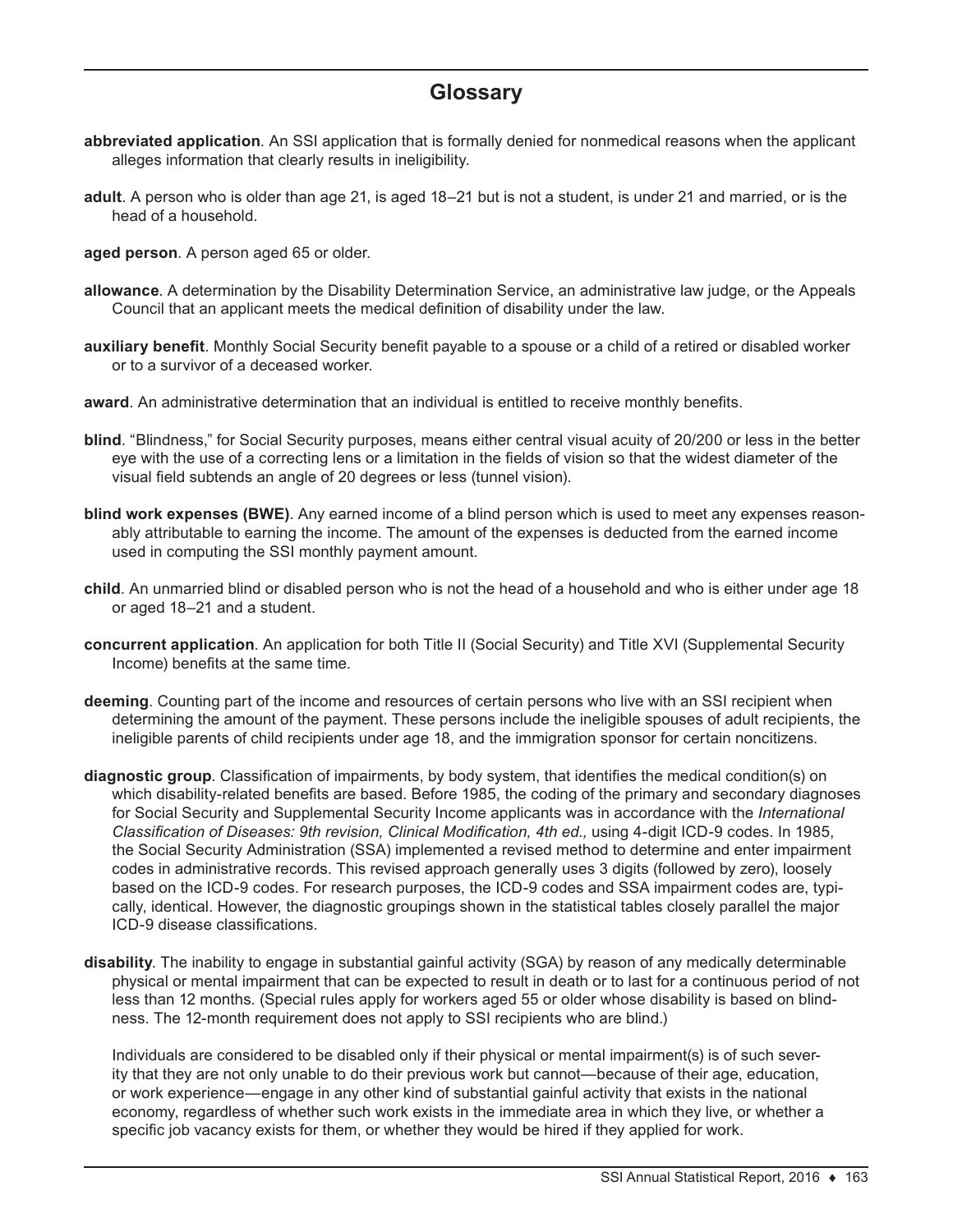The SGA criterion does not apply to children under age 18 in the Supplemental Security Income program. The standard for them is a medically determinable physical or mental impairment that results in marked and severe functional limitations.

- **Disability Determination Service (DDS)**. The state agency responsible for developing medical evidence and rendering the initial determination and reconsideration on whether a claimant is disabled or a recipient continues to be disabled within the meaning of the law.
- **federal benefit rate (FBR)**. The basic benefit standard used in computing the amount of federal SSI payments. Benefit levels differ for individuals and couples living in households and for persons in Medicaid institutions. Individuals or couples living in their own household receive the full federal benefit. The federal benefit is reduced by one-third if an individual or couple is living in another person's household and receiving support and maintenance there. The federal benefit rate is increased annually to reflect increases in the cost of living.
- **impairment-related work expenses (IRWE)**. Expenses for items or services which are directly related to enabling a person with a disability to work and which are necessarily incurred by that individual because of a physical or mental impairment. The costs are paid for in cash by the individual and are not reimbursable from another source. These expenses are excluded from earned income used to compute ongoing SSI monthly payments. Since December 1990, they may also be applied in the determination of income for purposes of initial SSI eligibility. They are also deducted from the individual's gross earnings when determining if the work is considered substantial gainful activity.
- **Medicaid institution**. Living arrangement for persons in public or private institutions when more than 50 percent of the cost of care is met by the Medicaid program. In these situations, the monthly federal SSI payment is limited to \$30.
- **own household**. Used to determine the federal benefit rate. Applies to adults who own their living quarters, are liable for the rent, pay their pro rata shares of household expenses, are living in households composed only of recipients of public income-maintenance payments, and are placed by agencies in private households. Also applies to children living in their parent's household. See **federal benefit rate**.
- **plan to achieve self-support (PASS)**. A formal plan, requiring SSA approval, for attaining a specific work goal. With a PASS, an SSI recipient may set aside earned or unearned income and resources to pay for goods or services needed to reach the goal, such as education, vocational training, starting a business, or purchasing work-related equipment. Income and resources set aside are excluded from SSI income and resource tests, but they do not influence the determination of ability to engage in substantial gainful activity.
- **presumptive disability or blindness**. For certain diagnoses, where there is high probability of a favorable medical determination of disability or blindness, payments may be made for up to 6 months before the formal determination, if the applicant meets the nonmedical eligibility requirements.
- **representative payee**. A person designated by the Social Security Administration to receive monthly benefit checks on behalf of an adult recipient who is unable to manage his or her own funds. A recipient under age 18 is generally considered incapable of managing benefit payments, and a representative payee will be selected to receive benefits on the recipient's behalf.
- **Section 1619(a)**. Continuing cash benefits for disabled individuals whose gross earned income is at the amount designated as the substantial gainful activity level. The person must continue to be disabled and meet all other eligibility rules. Also known as special cash payment.
- **Section 1619(b)**. For Medicaid purposes, provides special status to working disabled or blind individuals when their earnings make them ineligible for cash payments. Also known as special recipient status.